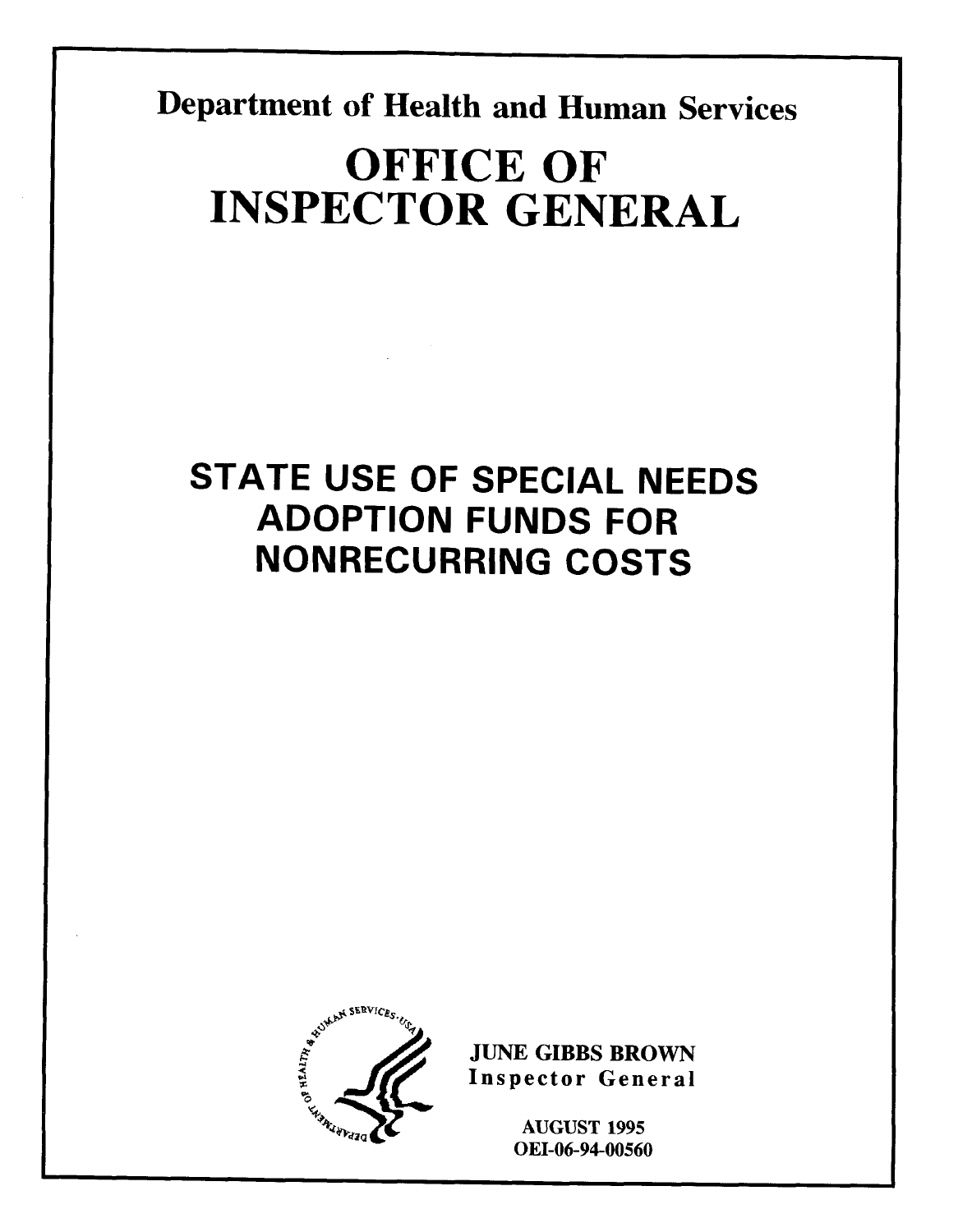#### **PURPOSE**

This inspection describes states' experiences in utilizing funds available for Special Needs Adoption (SNA) nonrecurring costs.

#### **BACKGROUND**

The Foster Care and Adoption Assistance programs, authorized under Title IV-E of the Social Security Act, provide care for children who need placement outside their homes. Assistance is available for children with special needs who cannot be returned to their homes and who have had difficulties being adopted. Adopting parents of special needs children may receive monthly assistance payments which vary among states.

Adopting parents may also receive reimbursement for one-time nonrecurring costs of special needs adoptions. These nonrecurring costs include adoption fees, court costs, attorney fees and other expenses which are directly related to the legal adoption of special needs children. States must report their use of SNA nonrecurring funds on Federal Form IV-E-12, but are not required to separate these expenses from normal administrative costs. This study was requested by the Administration for Children and Families (ACF) out of a concern that state adoption agencies may not be fully utilizing the nonrecurring costs provision of the Social Security Act.

This examination of the use of nonrecurring costs in facilitating special needs adoptions was based on mail surveys completed by state officials knowledgeable about their State's adoption practices. To supplement our surveys and to clarify key issues, we conducted telephone interviews with a number of the state respondents. However, we did not talk to adoption agency staff, case workers, or adopting parents. Forty-two state respondent returned surveys, although not all responded to every question. We also reviewed relevant policy documents and met with officials in the ACF.

#### **FINDINGS**

#### *Most States Utilize Special Needs Adoption Nonrecurring Funds, however this is Not* Always Reflected on their Federal Reporting Forms.

Nonrecurring SNA cost reimbursements were not always captured on Form IV-E-12. Most discrepancies in the amount of reimbursements recorded and the amount actually spent were due to state payment systems not separating SNA nonrecurring costs from normal administrative costs.

At least 17 percent more funds were spent than were reported as SNA nonrecurring costs. An additional \$924,185 was spent in FY1994 that was not originally reported on the Form IV-E- 12 reports as SNA nonrecurring costs.

i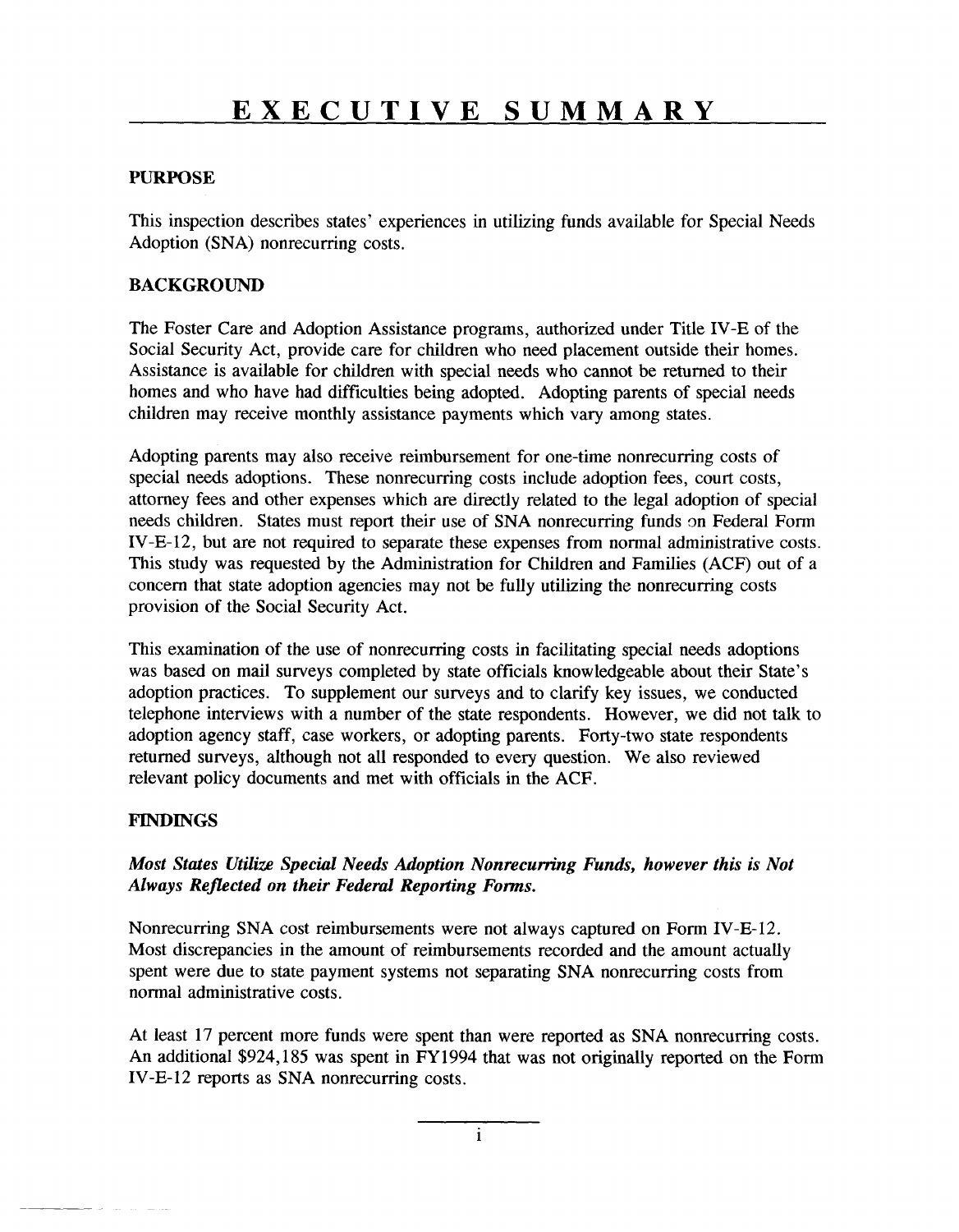Four states reported not using Federal matching funds for special needs adoption nonrecurring costs.

Due to changes in the new reporting system, there will no longer be any Federal accounting of SNA nonrecurring costs beginning in FY 1996.

#### *Most States Authorize Reimbursements for Nonrecurring Costs up to the Federal Maximum of \$2,000 per Adoption.*

When states set reimbursement levels below the \$2000 limit this was most often due to state budget constraints or because the actual costs per adoptive family were typically much lower. In many states, expenses such as court costs and attorney fees were covered through other state programs.

#### *Most States Were Not Proactive in Informing Parents that their Nonrecurring SNA Costs Could be Reimbursed.*

Outreach strategies were primarily informal, with few states evaluating the effectiveness of their outreach efforts.

### **State Respondents Judged Reimbursement of Nonrecurring Costs Helpful in Facilitating** *Special Needs Adoptions.*

Respondents believed that reimbursement eliminated some financial barriers which may have delayed or prohibited adoptions, thereby expanding the pool of adoptive parents to include more lower and middle income families.

**Respondents Suggested Allowing a Tax Credit for Adoptive Families or Paying Service** *Providers Directly to Improve the Efficiency of Nonrecurring Costs Disbursement.*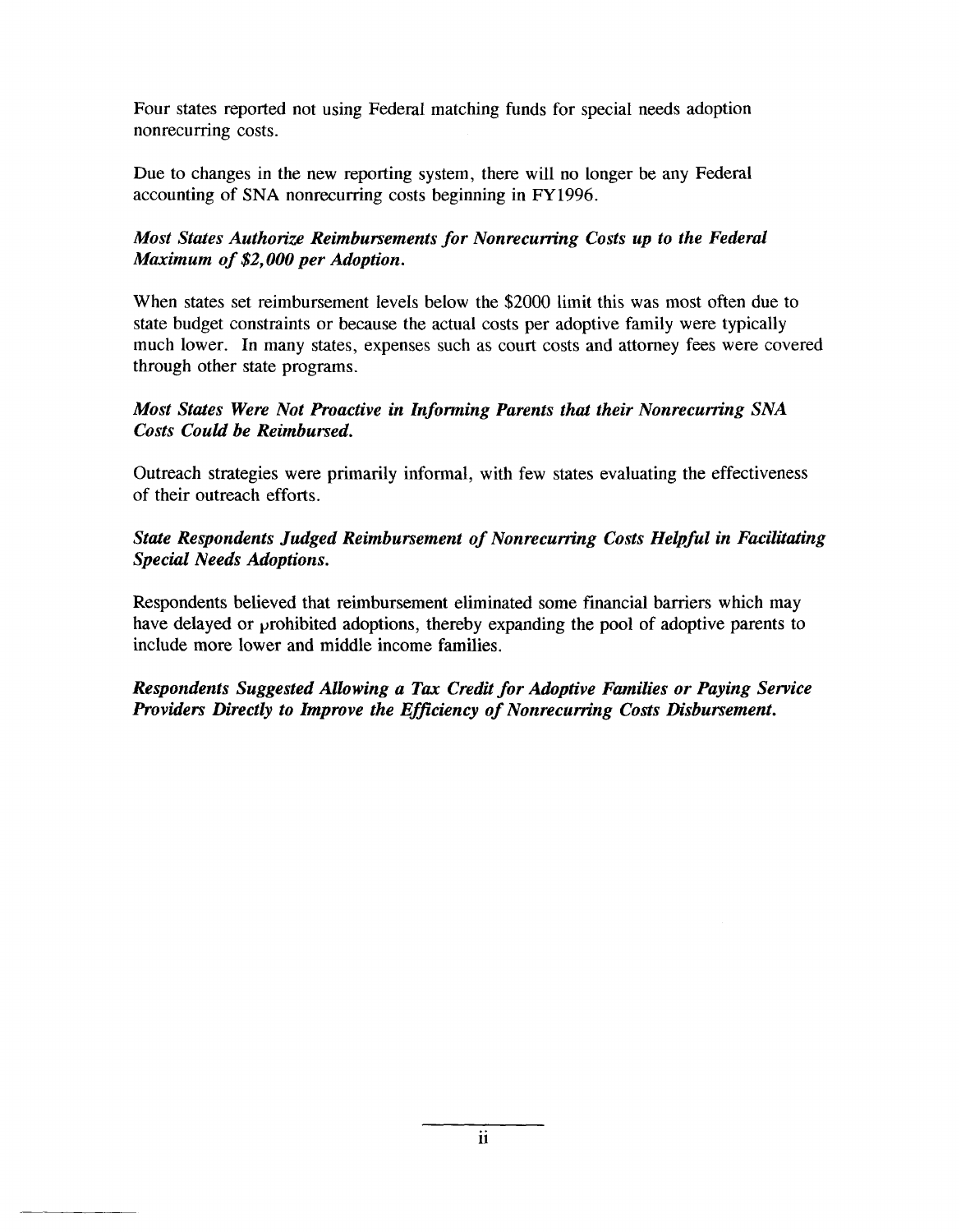#### PURPOSE

This inspection describes states' experiences in utilizing funds available for Special Needs Adoption (SNA) nonrecurring costs.

#### **BACKGROUND**

The Foster Care and Adoption Assistance programs, authorized under Title IV-E of the Social Security Act, provide care for children who need placement outside their homes. The purpose of this legislation was to enhance the foster care program strengthen child welfare services and encourage the adoption of children with special needs. A child is declared special needs when the state determines that the child cannot be returned to the parents' home and that he/she also possesses a factor background, age, physical or mental disability, or membership in a sibling group) that may cause the child to have difficulty being adopted. children may receive medical benefits, monthly maintenance payments which vary among

Special needs adoption assistance comes in three forms: adopting parents of special children may receive medical benefits, monthly maintenance payments which vary am states, and they may also receive reimbursement for one-time adoption costs. These nonrecurring costs include adoption fees court costs, attorney fees and other expenses which are directly related to the legal adoption of special needs children. Exami other annecessary to costs are health and prochomed  $\overline{\text{R}}$ services, and the costs of the child's or family's transportation, food and lodging necessary to complete the adoption process. in the payment of nonrecurring costs. This practice was criticized because it was viewed

Adoptive families were formerly allowed an itemized tax deduction of up to  $$1,500$  to in the nayment of nonrecurring costs. This practice was criticized because it was vie as discriminating against families who did not itemize their tax deductions. The Reform Act of 1986 repealed the tax deduction by amending Title IV-E of the Social Security Act. The new ruling requires states to reimburse adoptive parents for nonrecurring SNA costs and provides 50 percent Federal matching funds for a total outlay of no more than \$2,000 per adoptive placement. Implementation of this new policy began in 1988 with the publication of a Notice of Proposed Rulemaking  $\alpha$ component of this ruling is the requirement that a reasonable, but unsuccessful, effort first be made to place the child without providing any adoption assistance. for costs incurred upon finalization of the adoption and are then compensated by the state

Under the new policy of reimbursement adoptive families are required to submit for costs incurred upon finalization of the adoption and are then compensated by the st or local agency. Although most use this reimbursement method, a few states pay providers such as attorneys and social workers directly when possible. States are the -<br>required to report their use of special needs adoption nonrecurring funds on Federal Form IV-E-12 which tracks money spent on Foster Care and Adoption Assistance programs. Although there is a line on the Form IV-E-12 specifically for recording the amount spent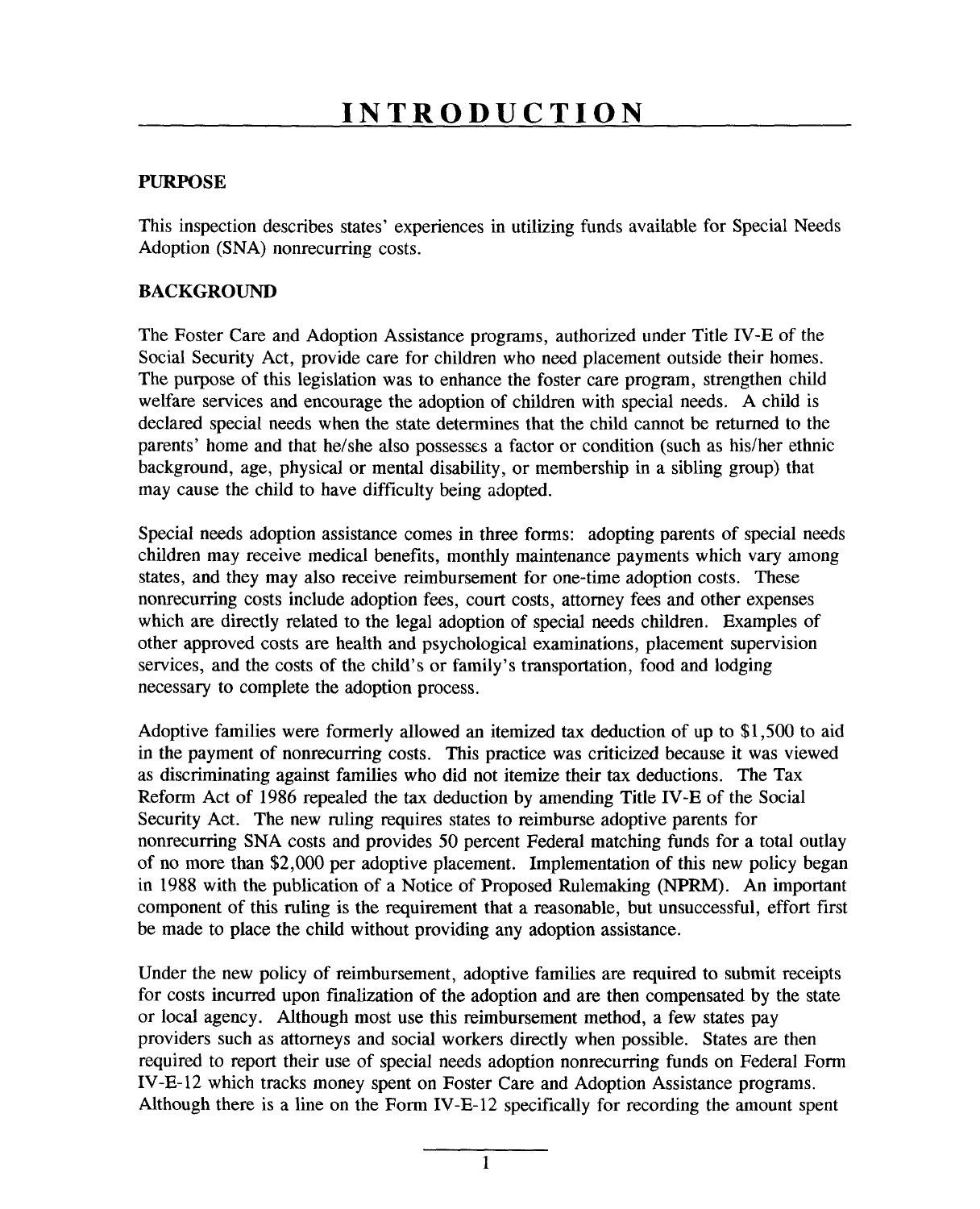on SNA nonrecurring costs, states are not required to declare this amount separately and may group these expenditures with other administrative adoption costs. This study was requested by the Administration for Children and Families (ACF) out of a concern that state adoption agencies may not be fully utilizing the nonrecurring costs provisions of the Social Security Act.

#### **METHODOLOGY**

This examination of the use of nonrecurring costs in facilitating special needs adoptions consisted of mail surveys completed by state officials knowledgeable about their state's adoption practices (see Appendix A). To supplement our surveys and to clarify key issues, we conducted telephone interviews with a number of the state respondents. However, we did not talk to adoption agency staff, case workers, or adopting parents. Forty-two states returned surveys, although not all responded to every question. Prior to the survey analysis, we reviewed relevant policy documents and met with officials in the ACF. We conducted our study in accordance with the Quality Standards for Inspections issued by the President's Council on Integrity and Efficiency.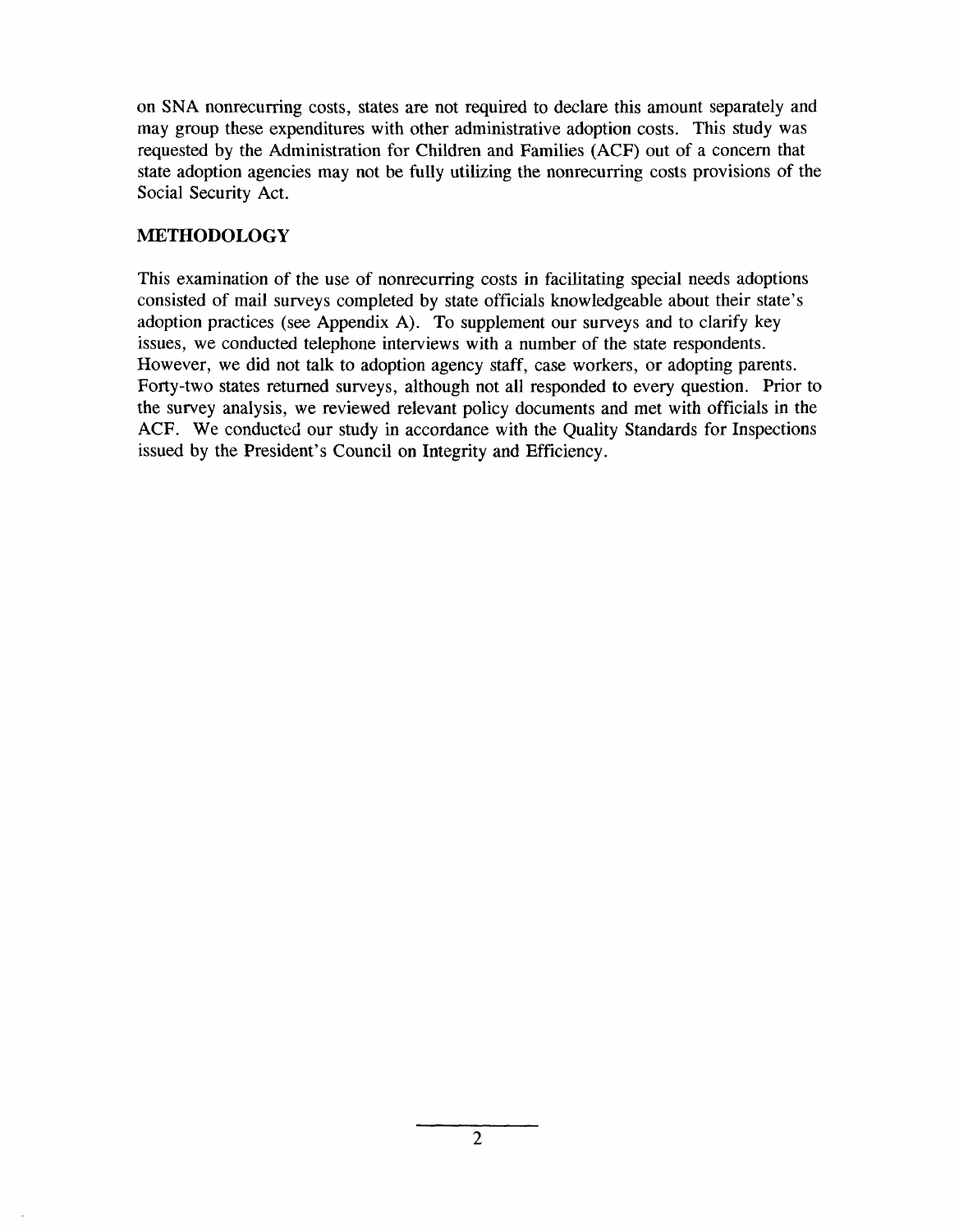### **MOST STATES UTILIZE SPECIAL NEEDS ADOPTION NONRECURRING FUNDS, HOWEVER THIS IS NOT ALWAYS REFLECTED ON THEIR FEDERAL REPORTING FORMS.**

#### *Nonrecurring SNA costs reimbursements were not always captured on Form IV-E-12.*

Of the 14 states with  $\overline{100}$  recorded nonrecurring SNA expenditures in FY1994 on the Form IV-E-12, five states actually did use funds (see Appendix B).<sup>1</sup> Discrepancies in the reported and actual expenditures were due to state payment systems not separating SNA nonrecurring costs from normal administrative adoption expenditures.

#### At least 17 percent more funds were spent than were reported as SNA nonrecurring *costs.*

An additional \$924,185 was spent in FY1994 that was not originally reported on the Form IV-E- 12 reports as SNA nonrecurring costs. Based on our survey report, at least \$6.4 million was spent on nonrecurring costs in FY 1994 (see Appendix B).

#### Four states reported not using Federal matching funds for SNA nonrecurring costs.

Reasons for not using nonrecurring SNA funds in Fiscal year 1994 (FY1994) centered on a lack of need. These states covered all or most adoption costs such as legal fees and home study expenses through the use of state services, requiring little to no out-of-pocket expenditure by adoptive families. In the case of one state, the amount requested by families was so small that the state adoption officials decided that receiving Federal matching funds was not worth completing the necessary paperwork.

### *Due to changes in the new reporting system, there will no longer be any Federal* accounting of SNA nonrecurring costs beginning in FY1996.

Form IV-E-12, the current tool for tracking adoption costs, will be replaced in FY1996 with a new reporting form entitled 431. The new form does not even ask states to distinguish nonrecurring adoption reimbursements from normal administrative costs. According to officials in the ACF, this change was made in order to reduce the administrative burden on states.

The Adoption and Foster Care and Analysis Reporting System (AFCARS) collects data on adoptions, but does not request that states list nonrecurring costs separately. States are required to report through AFCARS the number of adoptions where the state agency had any involvement. This involvement could be the reimbursement of nonrecurring costs, but could also be foster care, monthly maintenance payments or other adoption assistance services. Therefore, there will be no Federal method for capturing state use of funds for nonrecurring adoption costs beginning in FY 1996.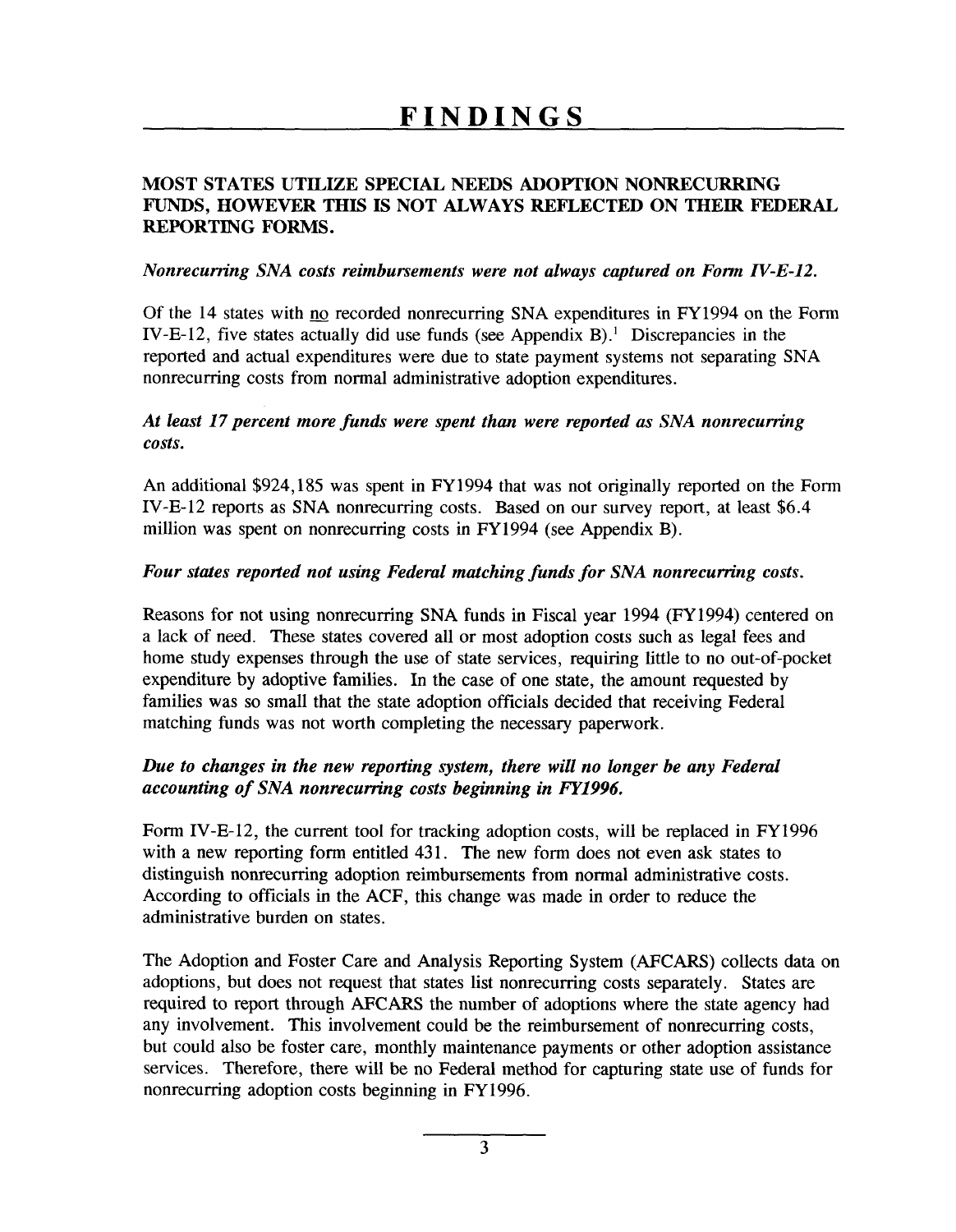### **MOST STATES AUTHORIZE REIMBURSEMENTS FOR NONRECURRING COSTS UP TO THE FEDERAL MAXIMUM OF \$2,000 PER ADOPTION.**

Twenty-six states reimbursed parents at the maximally allowed \$2000 reimbursement limit, while 15 states reimbursed at levels ranging from \$400 to \$1,500 (see Appendix C).<sup>2</sup> States reimbursed at levels below the \$2000 limit for the following reasons: 1) costs were already covered in other ways, e.g., use of state-appointe attorneys; 2) states had mandated lower maximums due to budget constraints; and 3) adoptive families often requested less than the limit.

#### **MOST STATES WERE NOT PROACTIVE IN INFORMING PARENTS THAT THEIR NONRECURRING SNA COSTS COULD BE REIMBURSED.**

#### *Outreach strategies were primarily informal.*

Although states used a variety of methods to make parents aware of SNA funds, informal word-of-mouth by caseworkers was the most common. As stated earlier, Federal regulation dictates that an effort first be made by adoption agencies to place special needs children without providing any financial assistance. Therefore most states do not actively solicit use of the nonrecurring funds. Outreach methods seem to be mostly ad hoc and unstructured.

Most agencies informed adoptive parents about costs reimbursement during the interview or home study, either verbally or with brochures (see Appendix C). Some states provided training for private adoption agencies and for individual adoptive families, while others relied on the court system, parent support groups or adoption exchange organizations to publicize available fimds. These supplementary groups were most often used as reinforcements rather than as primary sources of information. Although nearly all states sought to inform parents of nonrecurring funds, only one used the existence of funds as a tool for recruiting parents.

### *Few stales evaluated the effectiveness of their outreach effotis.*

Only thirteen states sought to determine the effectiveness of their procedures for informing parents of nonrecurring SNA costs reimbursement. These evaluations appeared to be mostly non-systematic. Examples included: 1) occasional follow-up interviews with adoptive parents; 2) discussions with caseworkers; and 3) surveys sent to private adoption agencies.

### **STATE RESPONDENTS JUDGED REIMBURSEMENT OF NONRECURRING COSTS HELPFUL IN FACILITATING SPECIAL NEEDS ADOPTIONS.**

A large majority of state respondents considered reimbursement of nonrecurring SNA costs to be helpful in facilitating special needs adoptions. Financial barriers were thought to delay and even prohibit adoptions, particularly when families were required to pay legal fees and court costs. Many state respondents argued that the families most likely to adopt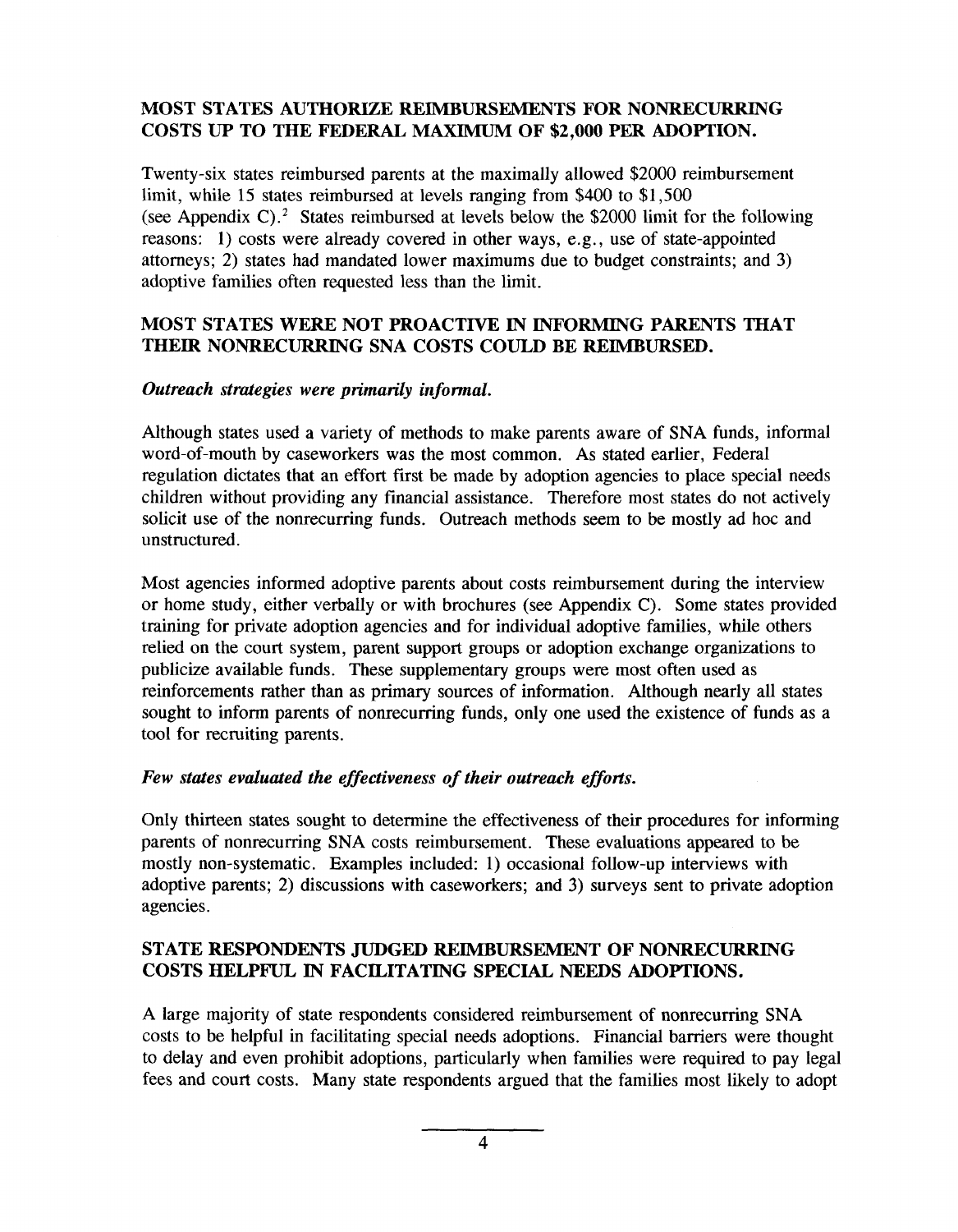were often middle to lower income households whose limited resources were needed to meet other expenses directly related to the needs of the child, such as home modifications.<sup>3</sup>

#### **STATE ADOPTION STAFF RECOMMENDED POLICY CHANGES TO IMPROVE THE EFFICIENCY OF NONRECURRING SNA COSTS DISBURSEMENT.**

The most common suggestion given by state respondents for improving the disbursement of nonrecurring SNA funds was to create a system which grants tax credits to adoptive families. Unlike the previous itemized tax deduction, a tax credit could be easily used by all adoptive families. They cited decreased administrative costs and reduced paperwork as incentives to implement a tax credit and claimed the current reimbursement method created an administrative burden on their agencies and on families.

Respondents claimed that in many cases adoptive families had difficulty paying for costs in advance and then waiting to be reimbursed. others recommended encouraging states to pay providers directly to avoid families' initial financial outlays. In addition to the issue of payment methods, some respondents felt that the Federal definition of acceptable nonrecurring expenses should be broadened to include home modifications made by adoptive parents to accomodate the special needs child.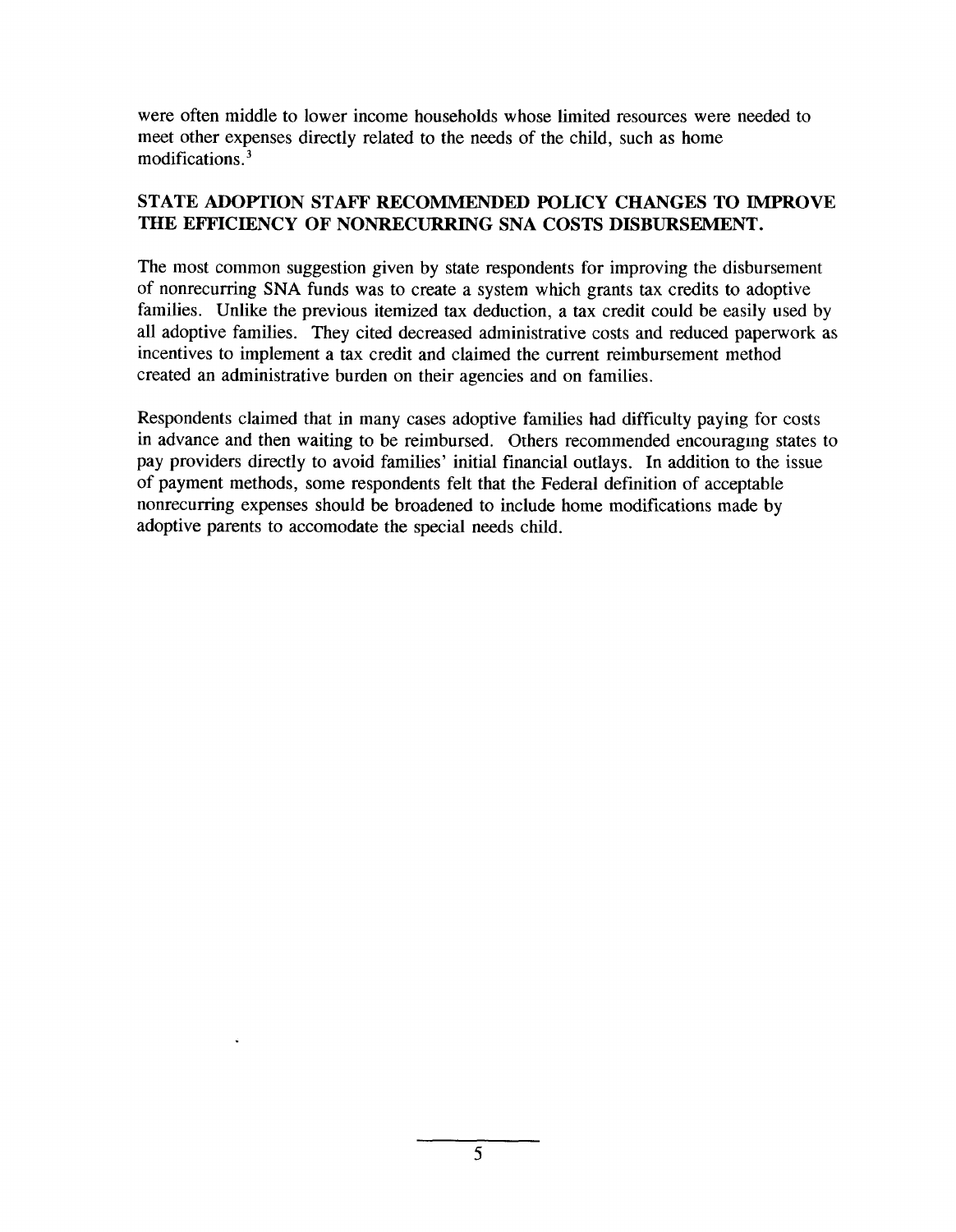- 1. Of the nine remaining states not separating nonrecurring SNA expenditures for FY1994 on their IV-E-12 form, four states were non-respondents, four states did not utilize funds, and one state respondent did not have fiscal information available.
- **2.** The one remaining state described its reimbursements as "usual and customary. "
- Under existing NPRM regulation, the one-time costs for alteration of adoptive parents' homes or properties are not expenses reimbursable as a nonrecurring costs expenditure. **3**

 $\overline{a}$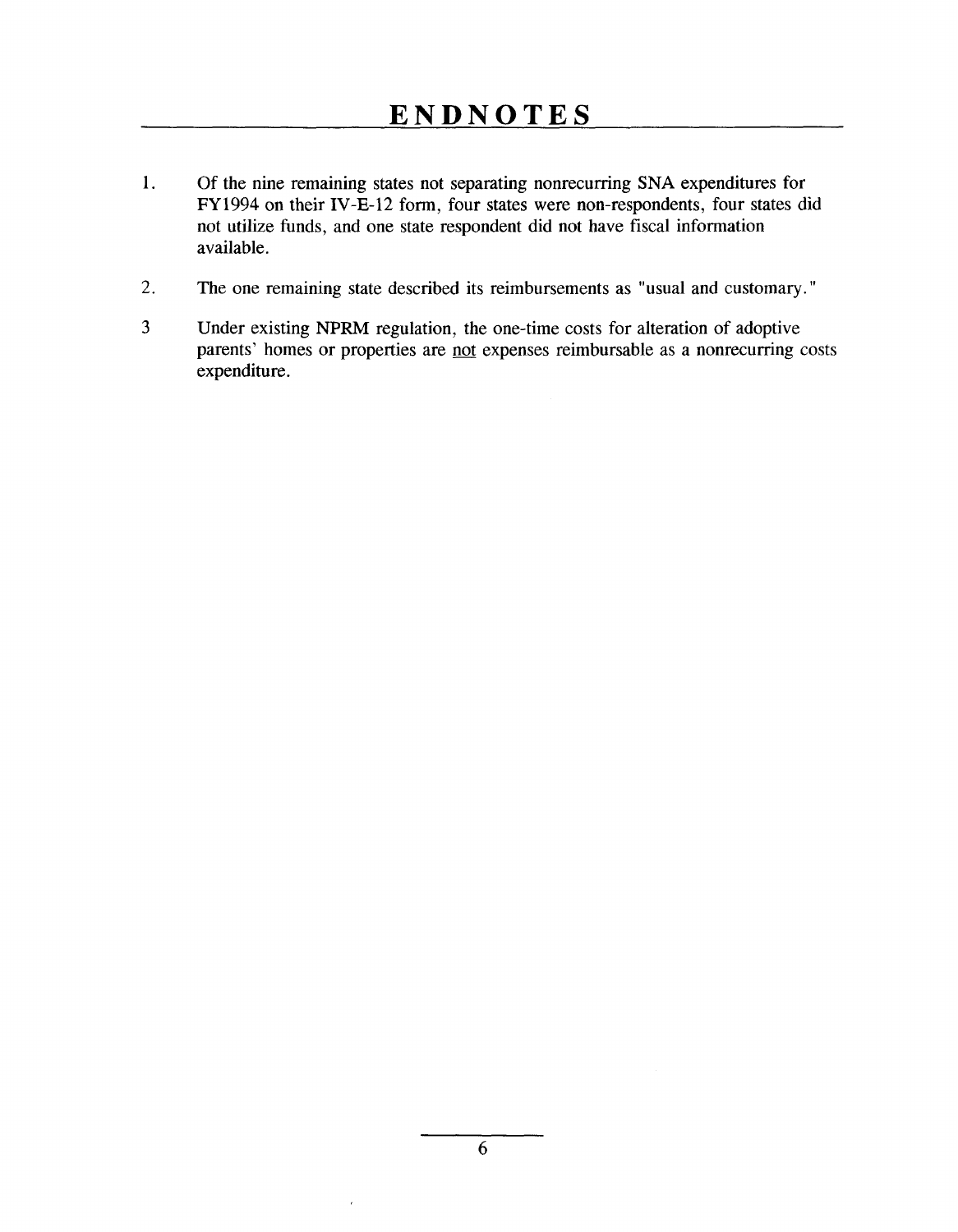# **APPENDIX A**

#### **STATE SURVEY QUESTIONS FROM QUESTIONNAIRE**

STATE: PERSON COMPLETING FORM: TELEPHONE**NUMBER: ( ) —-**

**1.HOW** much State and Federal funds **did** you spend on nonrecuming costs for special needs adoptions (SNA) in fiscal year 1994?

|              | 1st Otr |       | 2nd Qtr |       | 3rd Otr |              | 4th Qtr |
|--------------|---------|-------|---------|-------|---------|--------------|---------|
| <b>State</b> | Federal | State | Federal | State | Federal | <b>State</b> | Federal |
|              |         |       |         |       |         |              |         |

2. If the money amounts you gave in question 1 above are different from the combined Federal and State amounts we gave you in our cover memo, please explain the discrepancy, (For example, if we show zero amounts in our cover memo, but you did spend monies for nonrecurring SNA costs, explain why the amounts spent are not reflected int he Form IV-E-12 reports.)

3 If zero amounts are accurately shown either in the figures we gave you in our cover page, or in the figures you gave us in question 1 above, please explain why no funds are being used for nonrecurring SNA costs.

4. What is the maximum amount you will pay for SNA nonrecurring costs per child? \$ If it is not  $$2,000$  (\$1,000 State and \$1,000 Federal maximum), why is it set at this rate?

5 .What process (mechanism) do you use to claim nonrecurring SNA costs? (For example, do you claim them as SNA costs or normal administrative costs'?)

6, What process do you use to reimburse parents and how do you account for these amounts'? (For example, are the parents paid by the State or local agencies and what documentation is required?)

7. Is the use of nonrecurring costs reimbursement helpful in getting SNA children adopted? Yes \_\_\_\_\_\_\_ No \_\_\_\_ Please explain you answer.

8. Are there barriers to the use of nonrecurring costs reimbursement? Yes \_\_\_\_\_ No \_\_\_\_\_ If yes, what are they?

9 How are SNA adoptive parents made aware of nonrecurring costs reimbursement?

Do you evaluate the effectiveness of your procedures? Yes \_\_\_\_\_\_\_ No \_\_\_\_\_\_ If yes, how? What have the results been?

10. Other than additional funding, what would you recommend to make reimbursement of nonrecurring costs of S NA adoptions more effective at either the national or State level?

1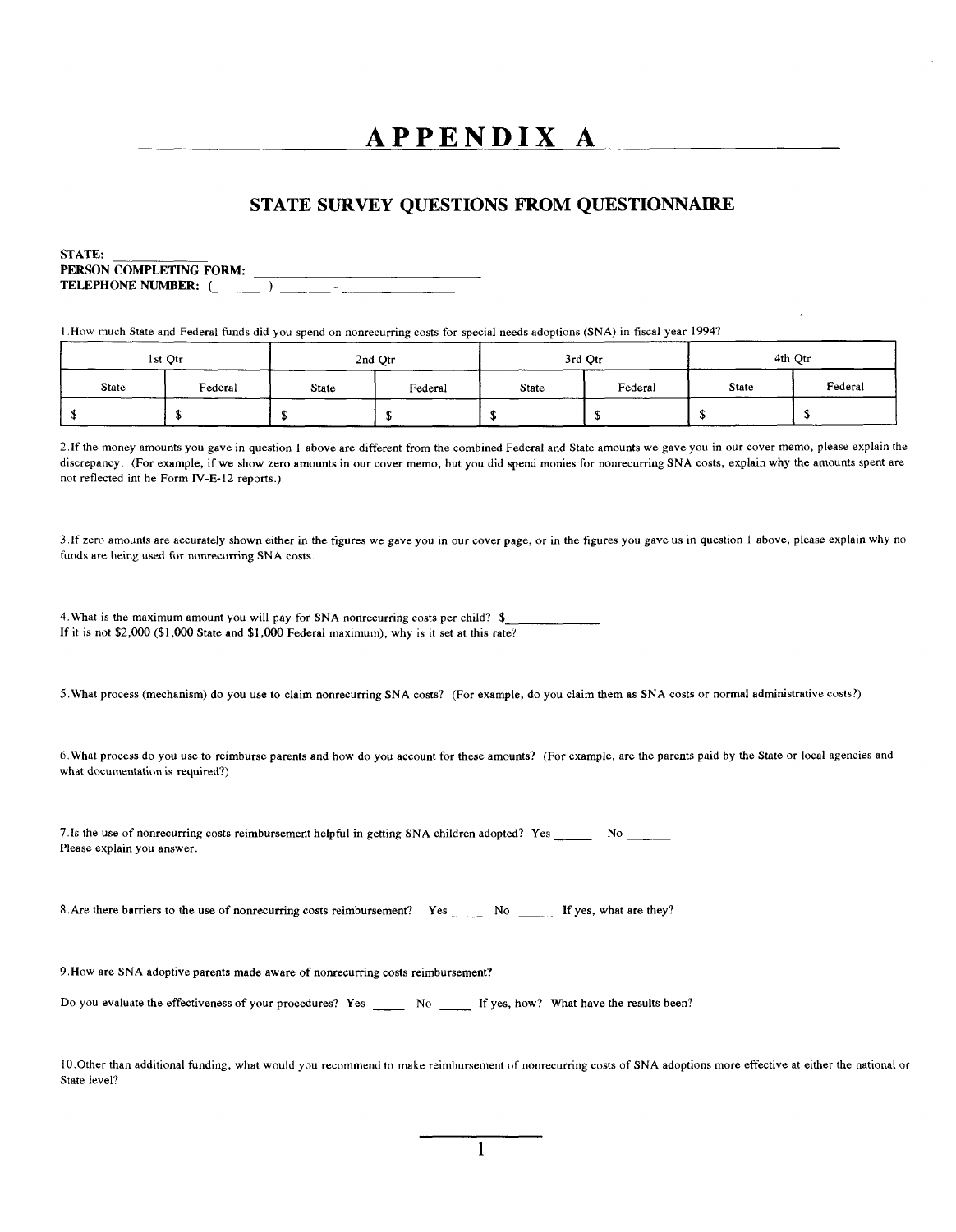## **FEDERAL AND STATE FISCAL YEAR 1994 EXPENDITURES FOR NONRECURRING COSTS FOR SPECIAL NEEDS ADOPTIONS**

|              | Total State &<br>Federal<br><b>Expenditure</b><br>for FY1994<br>Reported on<br>IV-E-12 Form | Total State &<br>Federal<br><b>Expenditure</b><br>for FY1994<br>Reported on<br><b>Survey</b> | <b>Explanation of Differences Between</b><br>the Reported Information on the<br>IV-E-12 Form and Survey Information.                                        |  |
|--------------|---------------------------------------------------------------------------------------------|----------------------------------------------------------------------------------------------|-------------------------------------------------------------------------------------------------------------------------------------------------------------|--|
| <b>AL</b>    | \$22,751                                                                                    | \$22,751                                                                                     |                                                                                                                                                             |  |
| AK           | \$81,198                                                                                    | \$107,081                                                                                    | An additional \$25,883 paid as State-only<br>SNA for children outside the Federal<br>definition of Special Needs.                                           |  |
| AZ           | \$58,893                                                                                    | \$58,893                                                                                     |                                                                                                                                                             |  |
| <b>AR</b>    | \$5,772                                                                                     | \$5,773                                                                                      |                                                                                                                                                             |  |
| CA           | $\bf{0}$                                                                                    | \$284,824                                                                                    | Expenditures were made, but claimed as<br>administrative costs on the IV-E-12 form.                                                                         |  |
| $\bf{CO}$    | $\bf{0}$                                                                                    | Unknown                                                                                      | Expenditures were made, but claimed as<br>administrative costs on the IV-E-12 form.<br>However, the exact amount spent on<br>nonrecurring costs is unknown. |  |
| <b>CT</b>    | \$4,023                                                                                     | <b>NR</b>                                                                                    | Non-respondent                                                                                                                                              |  |
| DE           | $\bf{0}$                                                                                    | $\bf{0}$                                                                                     | All special needs adoptions are done directly<br>by the state so there are no costs to the<br>adoptive family.                                              |  |
| <b>DC</b>    | $\bf{0}$                                                                                    | <b>NR</b>                                                                                    | Non-respondent                                                                                                                                              |  |
| FL           | \$55,864                                                                                    | \$55,864                                                                                     |                                                                                                                                                             |  |
| <b>GA</b>    | \$163,459                                                                                   | \$163,454                                                                                    |                                                                                                                                                             |  |
| H1           | $\bf{0}$                                                                                    | 0                                                                                            | Some expenditures were made out of state<br>funds, but not claimed for Federal<br>reimbursement.                                                            |  |
| $\mathbf{D}$ | \$37,786                                                                                    | \$37,806                                                                                     |                                                                                                                                                             |  |
| $\mathbf{L}$ | $\bf{0}$                                                                                    | NR                                                                                           | Survey completed, however fiscal<br>information not submitted                                                                                               |  |
| $\mathbb{N}$ | \$171,828                                                                                   | <b>NR</b>                                                                                    | Non-respondent                                                                                                                                              |  |
| IA           | \$87,179                                                                                    | \$87,179                                                                                     |                                                                                                                                                             |  |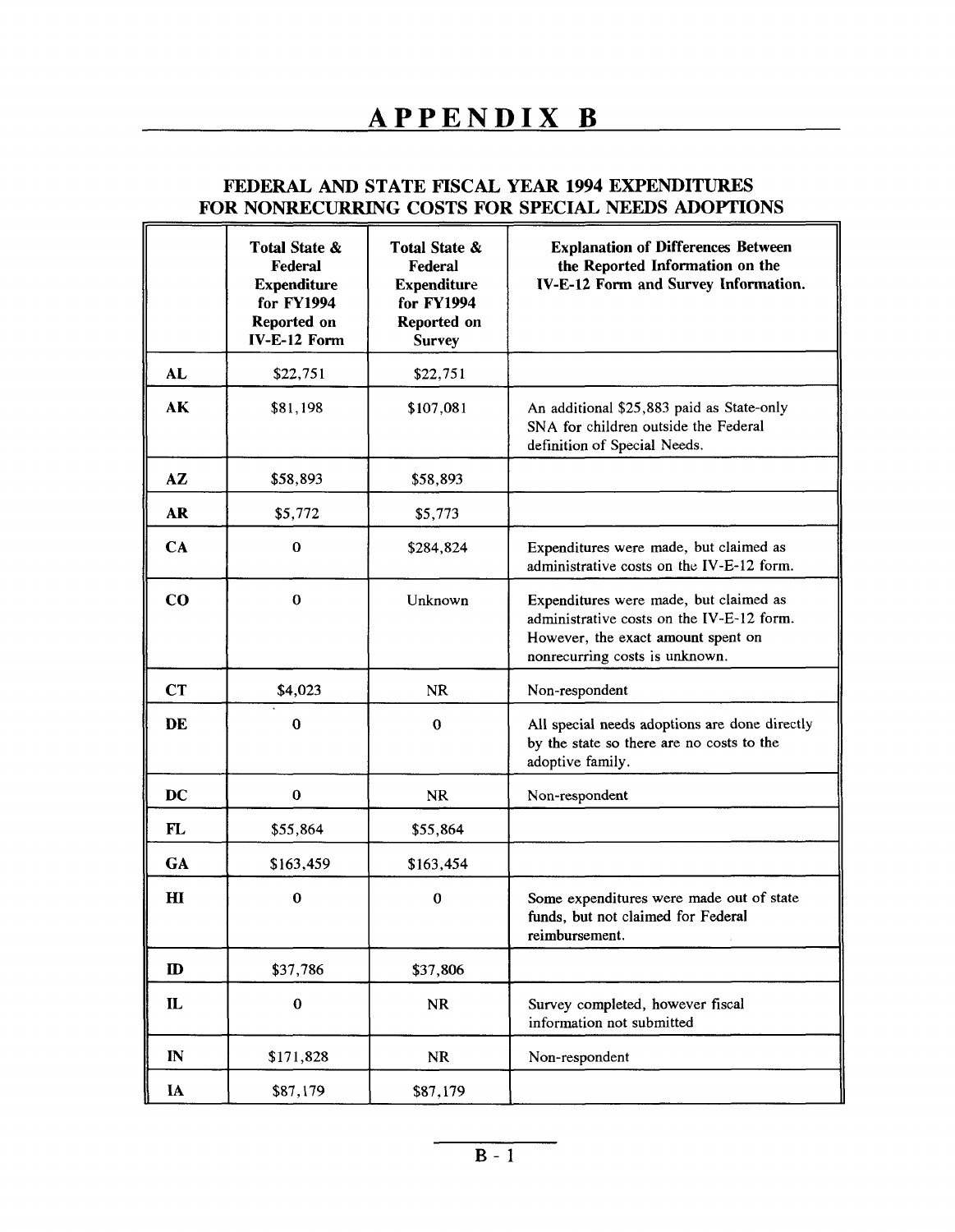|           | Total State &<br>Federal<br><b>Expenditure</b><br>for FY1994<br>Reported on<br>IV-E-12 Form | Total State &<br>Federal<br><b>Expenditure</b><br><b>for FY1994</b><br>Reported on<br><b>Survey</b> | <b>Explanation of Differences Between</b><br>the Reported Information on the<br>IV-E-12 Form and Survey Information.                                                                                   |
|-----------|---------------------------------------------------------------------------------------------|-----------------------------------------------------------------------------------------------------|--------------------------------------------------------------------------------------------------------------------------------------------------------------------------------------------------------|
| KS        | \$161,458                                                                                   | \$161,458                                                                                           | The information on the IV-E-12 form<br>originally was \$297,654. However, this<br>amount included all adoption assistance<br>administration expenditures instead of only<br>nonrecurring expenditures. |
| KY        | \$30,644                                                                                    | \$30,646                                                                                            |                                                                                                                                                                                                        |
| LA        | \$131,720                                                                                   | \$131,720                                                                                           |                                                                                                                                                                                                        |
| <b>ME</b> | $\mathbb{C}$                                                                                | $\bf{0}$                                                                                            | System for reimbursing parents not in<br>place yet.                                                                                                                                                    |
| <b>MD</b> | \$32,252                                                                                    | <b>NR</b>                                                                                           | Non-respondent                                                                                                                                                                                         |
| <b>MA</b> | $\bf{0}$                                                                                    | \$5,000                                                                                             | Expenditures were made, but claimed as<br>administrative costs on the IV-E-form                                                                                                                        |
| MI        | $\bf{0}$                                                                                    | <b>NR</b>                                                                                           | Non-respondent                                                                                                                                                                                         |
| <b>MN</b> | \$195,870                                                                                   | \$195,870                                                                                           |                                                                                                                                                                                                        |
| <b>MS</b> | \$974                                                                                       | \$18,964                                                                                            | Nonrecurring costs not claimed to Federal<br>government due to reporting problem with<br>computer system. The problem has since<br>been resolved.                                                      |
| <b>MO</b> | \$327,871                                                                                   | \$327,921                                                                                           |                                                                                                                                                                                                        |
| <b>MT</b> | \$7,742                                                                                     | <b>NR</b>                                                                                           | Non-respondent                                                                                                                                                                                         |
| <b>NB</b> | \$37,797                                                                                    | \$37,797                                                                                            |                                                                                                                                                                                                        |
| <b>NV</b> | \$18,196                                                                                    | \$18,196                                                                                            |                                                                                                                                                                                                        |
| <b>NH</b> | $\bf{0}$                                                                                    | \$30,017                                                                                            | Expenditures were made, but claimed as<br>administrative costs on the IV-E-12 form.                                                                                                                    |
| <b>NJ</b> | $\bf{0}$                                                                                    | \$553,122                                                                                           | Delay in the completion of the Cost<br>Allocation Plan for FY1994.                                                                                                                                     |
| NM        | \$44,723                                                                                    | \$44,723                                                                                            | The information on the IV-E-12 form<br>originally was \$22,360. However, this<br>number was later corrected.                                                                                           |
| <b>NY</b> | \$1,666,634                                                                                 | \$1,666,634                                                                                         |                                                                                                                                                                                                        |
| NC        | \$38,866                                                                                    | <b>NR</b>                                                                                           | Non-respondent                                                                                                                                                                                         |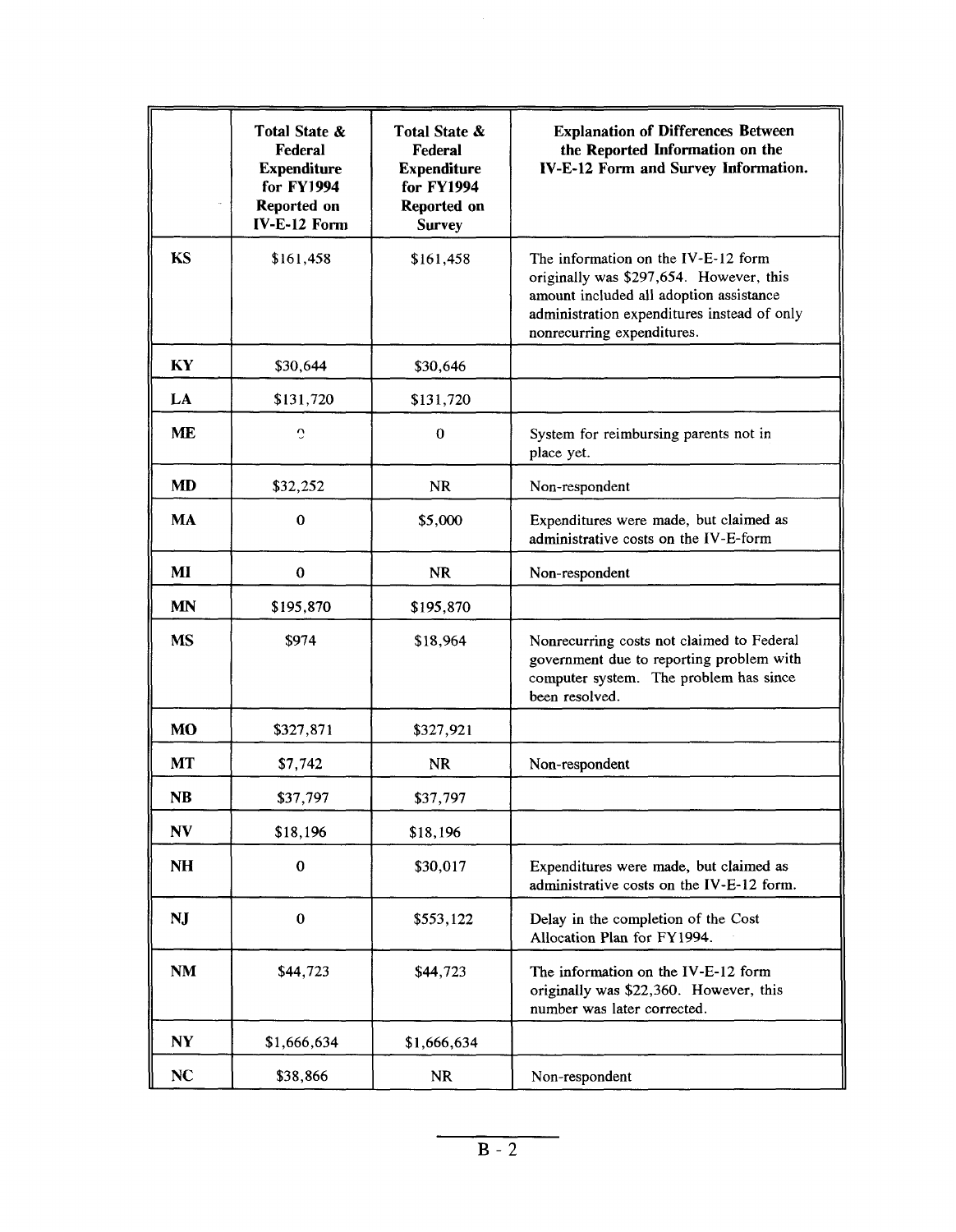|           | Total State &<br>Federal<br><b>Expenditure</b><br>for FY1994<br>Reported on<br>IV-E-12 Form | Total State &<br>Federal<br><b>Expenditure</b><br>for FY1994<br>Reported on<br><b>Survey</b> | <b>Explanation of Differences Between</b><br>the Reported Information on the<br>IV-E-12 Form and Survey Information.                                        |  |
|-----------|---------------------------------------------------------------------------------------------|----------------------------------------------------------------------------------------------|-------------------------------------------------------------------------------------------------------------------------------------------------------------|--|
| <b>ND</b> | $\boldsymbol{0}$                                                                            | \$7,760                                                                                      | Payment and claims system has no method<br>of separating amount paid for nonrecurring<br>costs. Calculation made on survey required<br>manual case reviews. |  |
| <b>OH</b> | \$547,035                                                                                   | \$547,036                                                                                    |                                                                                                                                                             |  |
| OK        | \$103,753                                                                                   | \$103,753                                                                                    |                                                                                                                                                             |  |
| <b>OR</b> | \$100,290                                                                                   | \$100,830                                                                                    | Transposed numbers during 4th quarter, so<br>\$540 was inadvertently not reported.                                                                          |  |
| PA        | \$117,687                                                                                   | \$117,687                                                                                    |                                                                                                                                                             |  |
| <b>RI</b> | $\bf{0}$                                                                                    | $\bf{0}$                                                                                     | All special needs adoptions are done directly<br>by the agency so there are no costs to the<br>adoptive family.                                             |  |
| <b>SC</b> | \$179,212                                                                                   | \$179,212                                                                                    |                                                                                                                                                             |  |
| <b>SD</b> | \$50,856                                                                                    | \$50,856                                                                                     |                                                                                                                                                             |  |
| TN        | \$82,144                                                                                    | \$82,144                                                                                     |                                                                                                                                                             |  |
| TX        | \$519,564                                                                                   | \$518,564                                                                                    |                                                                                                                                                             |  |
| <b>UT</b> | \$54,536                                                                                    | \$54,536                                                                                     |                                                                                                                                                             |  |
| <b>VT</b> | \$24,557                                                                                    | \$24,556                                                                                     |                                                                                                                                                             |  |
| VA        | \$27,091                                                                                    | NR                                                                                           | Survey completed, however fiscal<br>information not submitted                                                                                               |  |
| <b>WA</b> | \$258,748                                                                                   | \$258,748                                                                                    |                                                                                                                                                             |  |
| WV        | \$1,255                                                                                     | <b>NR</b>                                                                                    | Non-respondent                                                                                                                                              |  |
| WI        | \$70,394                                                                                    | \$70,394                                                                                     |                                                                                                                                                             |  |
| <b>WY</b> | $\pmb{0}$                                                                                   | NR                                                                                           | Non-respondent                                                                                                                                              |  |
| Total     | \$5,520,622                                                                                 | \$6,161,760<br>$+283,0571$                                                                   | $$924,195 =$<br><b>Amount of additional</b><br>expenditure that                                                                                             |  |
|           |                                                                                             | \$6,444,817                                                                                  | was not captured on<br>Form IV-E-12 as SNA<br>nonrecurring costs.                                                                                           |  |

NR State did not submit information

Represents the total amount claimed by states on the IV-E-12 form not responding to our survey.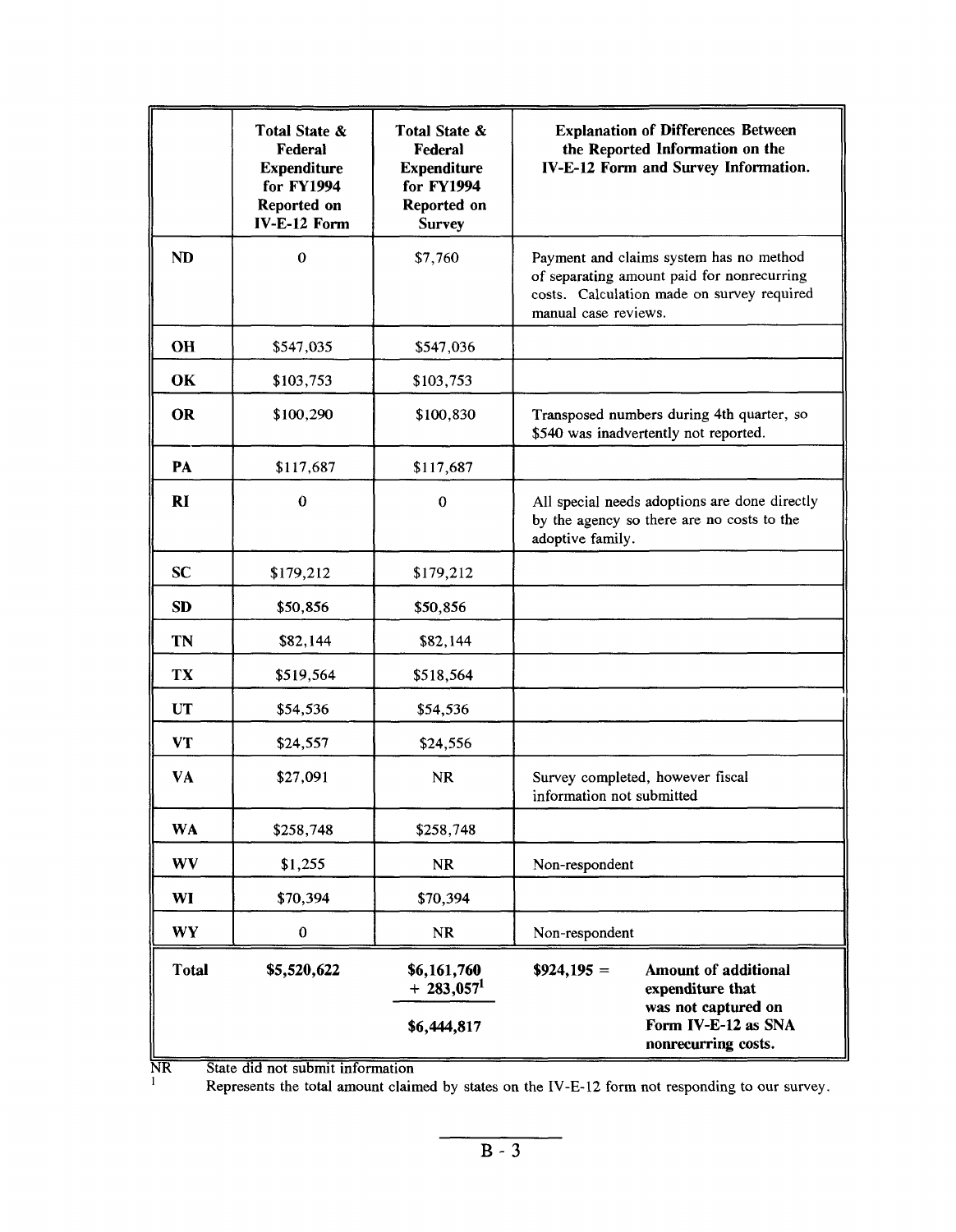#### **COMPARISON OF STATE POLICIES & PRACTICES REGARDING USE OF SPECIAL NEEDS ADOPTION FUNDS FOR NONRECURRING COSTS**

|              | <b>Maximum</b><br><b>Amount</b><br><b>Reimbursed</b><br>Per Child | <b>State</b><br><b>Reimbursed</b><br>Parents for<br>Nonrecurring<br>Costs in<br><b>FY1994</b> | Type of<br><b>Reimbursement</b><br>Process<br>(State/Local) | <b>Outreach Conducted by</b><br><b>State Regarding</b><br><b>Availability</b><br>of Nonrecurring Costs<br><b>Reimbursement</b> |
|--------------|-------------------------------------------------------------------|-----------------------------------------------------------------------------------------------|-------------------------------------------------------------|--------------------------------------------------------------------------------------------------------------------------------|
| <b>AL</b>    | \$1,000                                                           | $\checkmark$                                                                                  | State                                                       | workers inform parents                                                                                                         |
| AK           | \$2,000                                                           | ✓                                                                                             | <b>State</b>                                                | workers inform parents                                                                                                         |
| AZ           | \$2,000                                                           | ✓                                                                                             | <b>State</b>                                                | training, in policy material                                                                                                   |
| <b>AR</b>    | \$1,500                                                           | ✓                                                                                             | <b>State</b>                                                | workers inform parents                                                                                                         |
| CA           | \$400                                                             | ✔                                                                                             | Local                                                       | workers inform parents                                                                                                         |
| $\bf{CO}$    | \$800                                                             | No                                                                                            | Local                                                       | workers inform parents, in<br>brochure                                                                                         |
| <b>CT</b>    | <b>NR</b>                                                         | <b>NR</b>                                                                                     | <b>NR</b>                                                   | <b>NR</b>                                                                                                                      |
| DE           | \$2,000                                                           | No                                                                                            | $\ast$                                                      | *                                                                                                                              |
| DC           | <b>NR</b>                                                         | <b>NR</b>                                                                                     | NR                                                          | <b>NR</b>                                                                                                                      |
| FL           | \$2,000                                                           | ✔                                                                                             | <b>State</b>                                                | workers inform parents<br>during training                                                                                      |
| GA           | \$2,000                                                           | ✔                                                                                             | Local                                                       | workers inform parents<br>during training                                                                                      |
| H1           | \$2,000                                                           | No                                                                                            | State                                                       | workers inform parents,<br>on application                                                                                      |
| $\bf{D}$     | \$2,000                                                           | ✓                                                                                             | State                                                       | workers & court attorneys<br>inform parents                                                                                    |
| $\mathbf{L}$ | \$1,500                                                           | <b>NR</b>                                                                                     | <b>State</b>                                                | workers inform parents                                                                                                         |
| $\mathbb{N}$ | NR                                                                | <b>NR</b>                                                                                     | NR                                                          | NR                                                                                                                             |
| IA           | Usual<br>Customary                                                | ✔                                                                                             | <b>State</b>                                                | workers inform parents                                                                                                         |
| <b>KS</b>    | \$2,000                                                           | ✔                                                                                             | Local                                                       | workers & private adoption<br>agencies inform parents                                                                          |